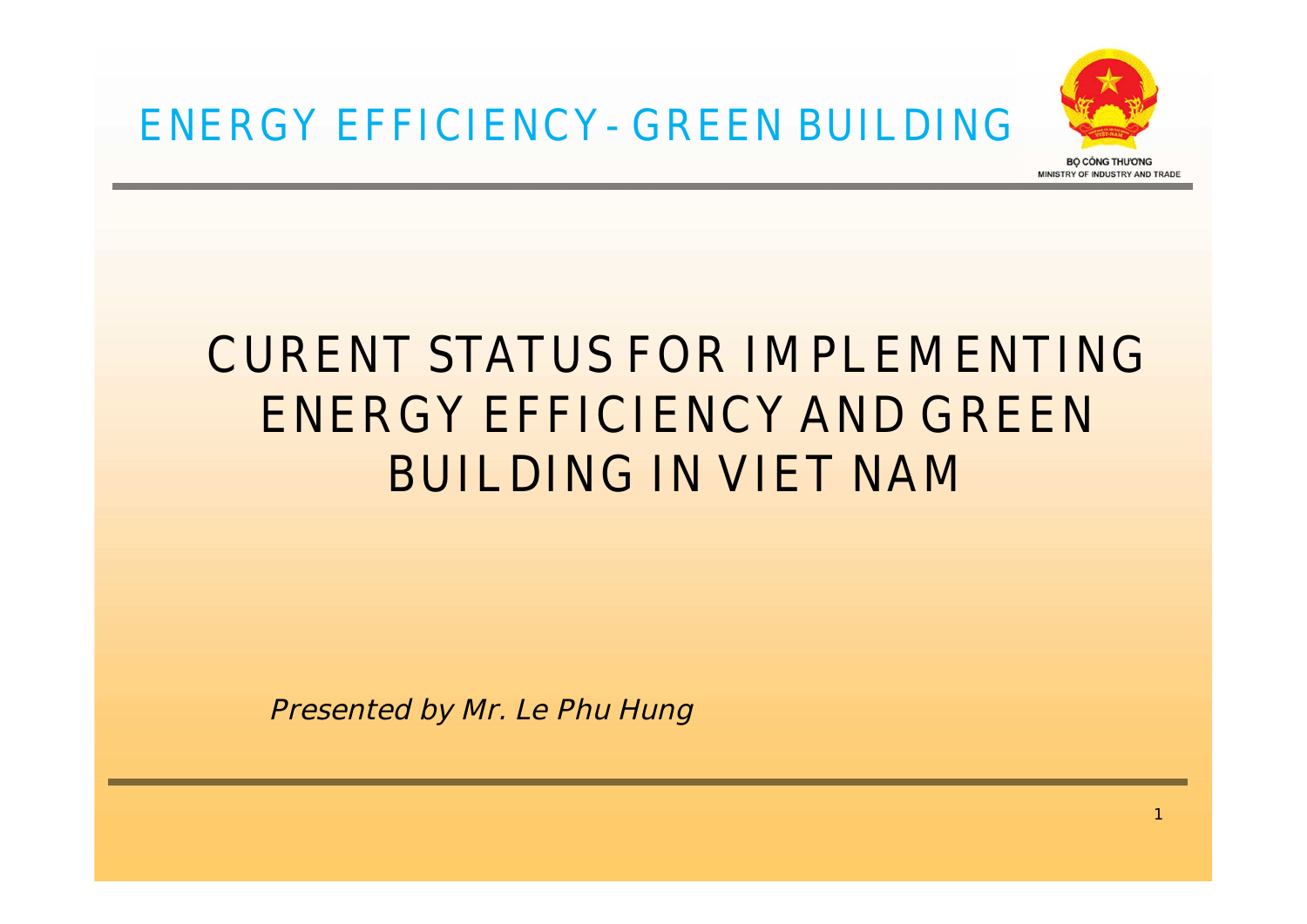# **CONTENTS**



- **1. Current status on housing development & energy consumptionin Viet Nam;**
- **2. Energy Efficiency and Green Building**
	- **+ Building Code on Energy Efficiency;**
	- **+ Green Building Awards**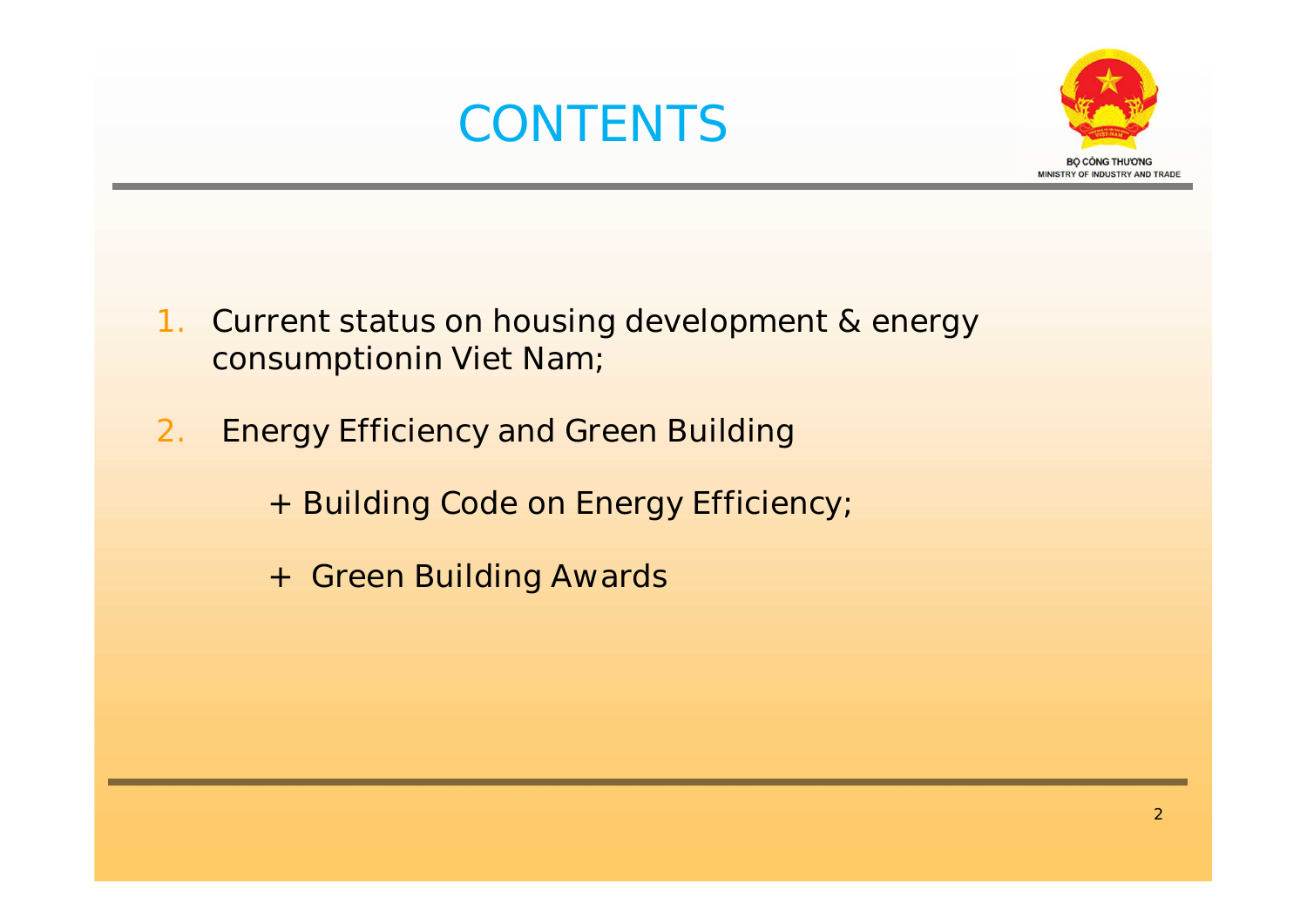# **Energy consumption and Current status on housing development in Vietnam**

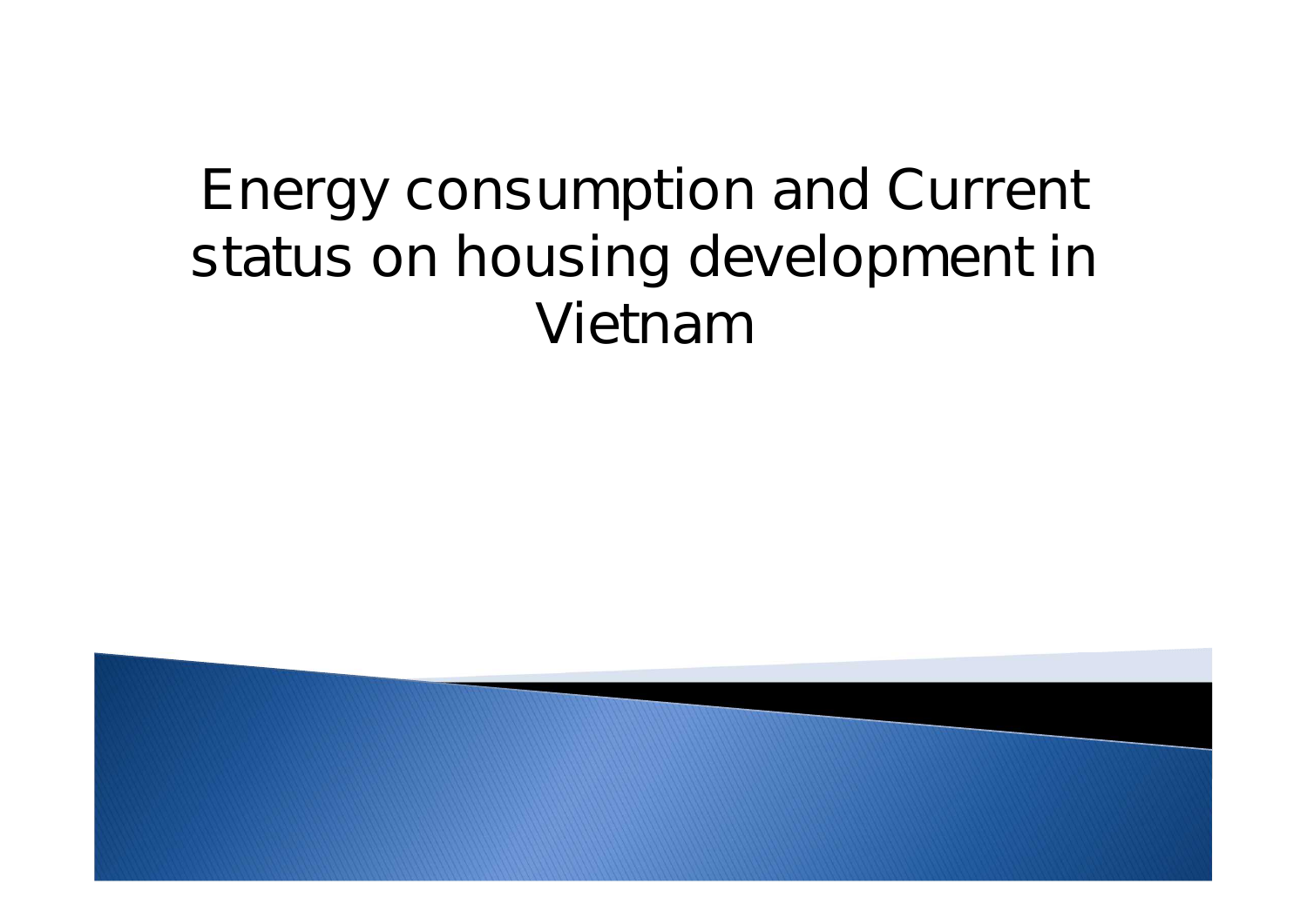# **Energy consumption by sector in Vietnam**

 $\triangleright$  Along with the growth in terms of number of buildings and scale of floor area, the energy consumption in this sector has significant increased year-on-year. In 2016, energy consumption in the residential sector accounted for 32 % of total national energy consumption and estimated about 34 % in 2018.

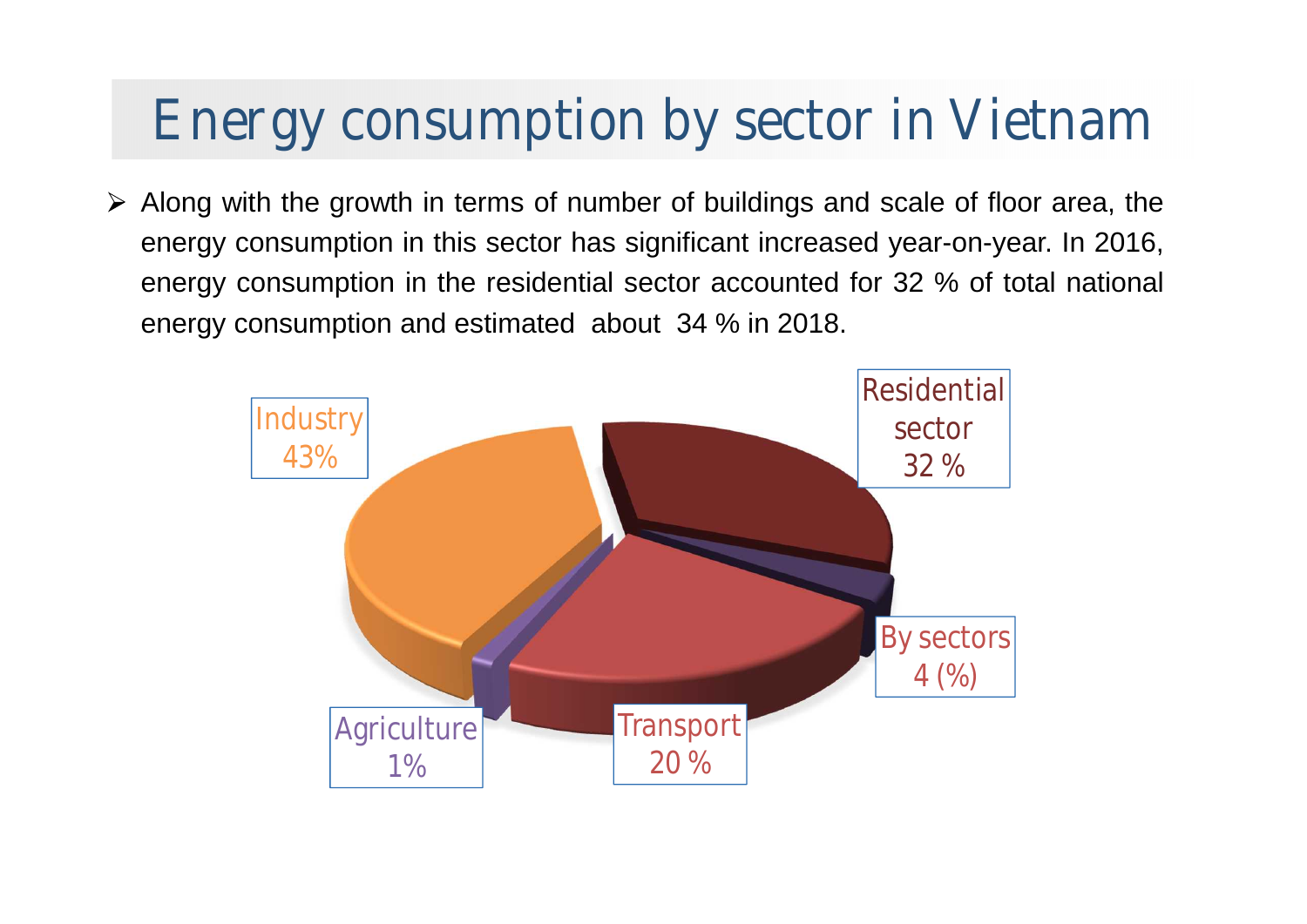#### **The growth of buildings**

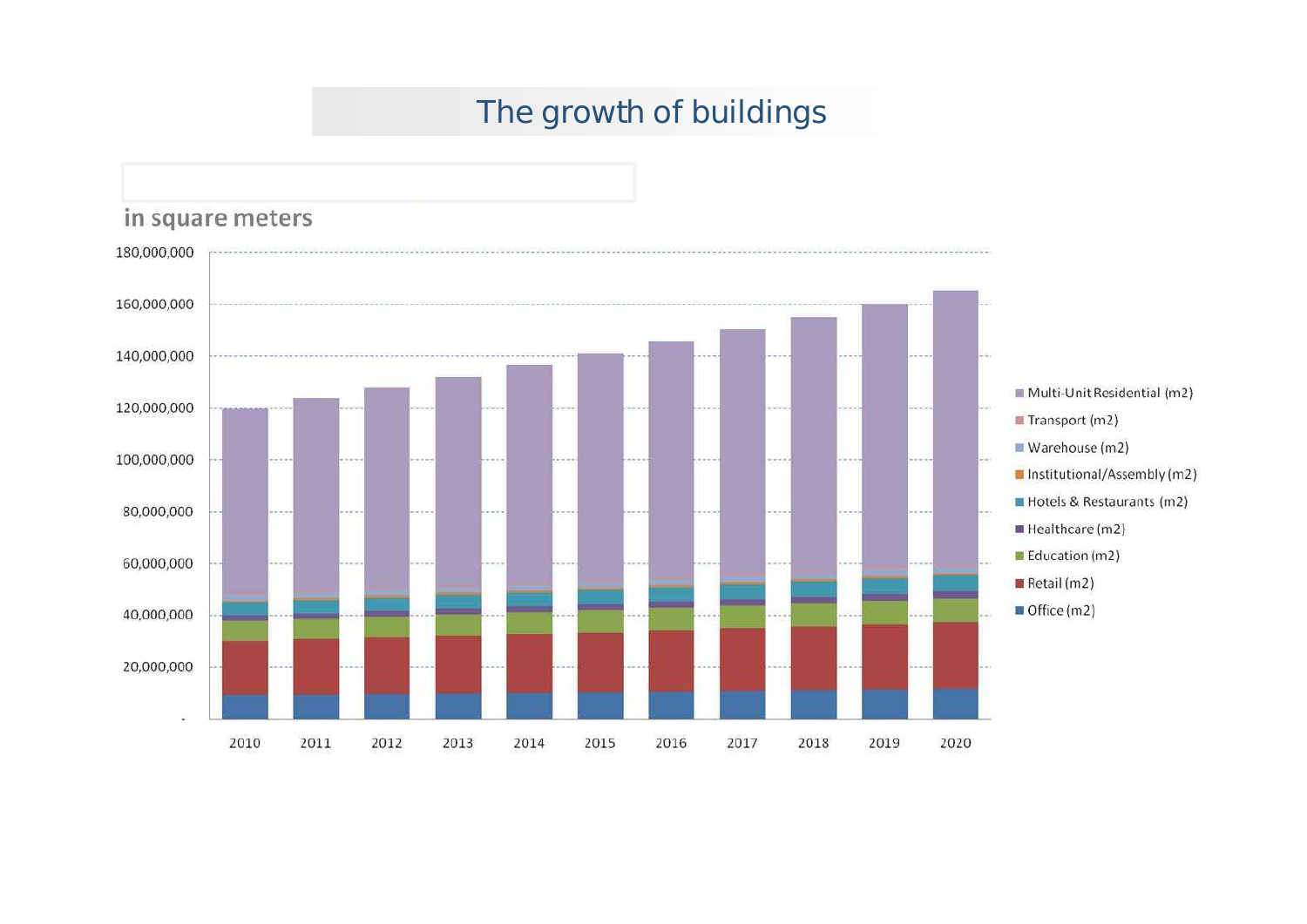### **Survey on the current status of energy efficiency buildings in some provinces /cities in Vietnam**



#### **TOTAL: 1.431 BUILDINGS WITH THEIR FLOOR AREA OVER 2,500 M<sup>2</sup> IN 5 PROVINCES**

- *- Hanoi 441 buildings*
- *- HCM: 540 buildings*
- *- Danang: 316 buildings*
- *- Can Tho: 83 buildings*
- *- Hai Phong: 51 buildings*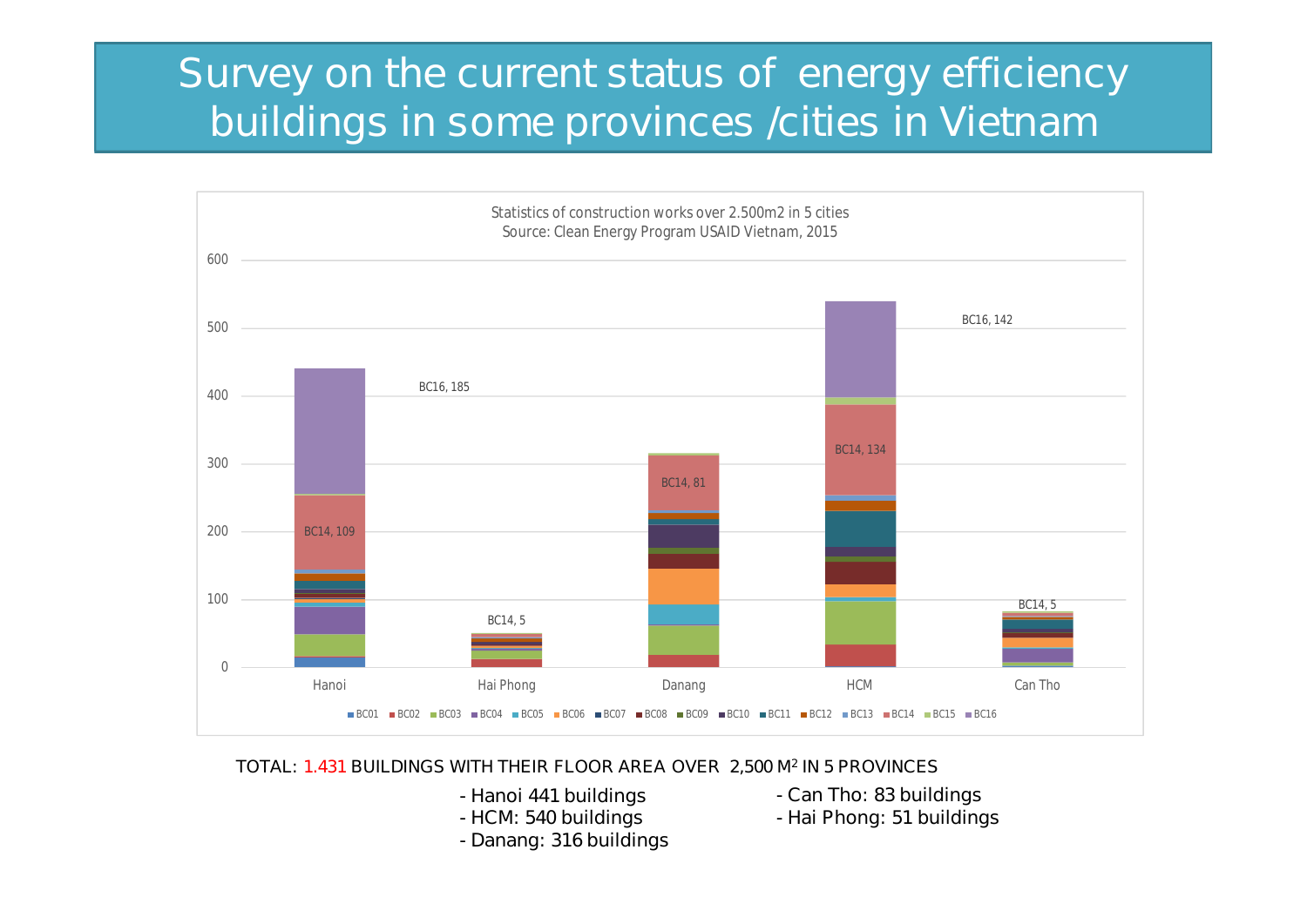#### • **The forecast growth of Vietnam Construction Market**

 $\triangleright$  In recent years, the total average area of new building floor has taken up for VN 80-90 million m<sup>2</sup> year. The offices, hotels, commercial centers has been rapidly increasing along with the growth rate of big and medium scale buildings throughout the country, especially in big cities.



Source: Business Monitor International, the Ministry of International Trade Foreign Affairs Canada, Bloomberg, International Energy Agency

Vietnam's construction market is expected to reach by **US \$ 14 billion** in 2021. $\blacktriangleright$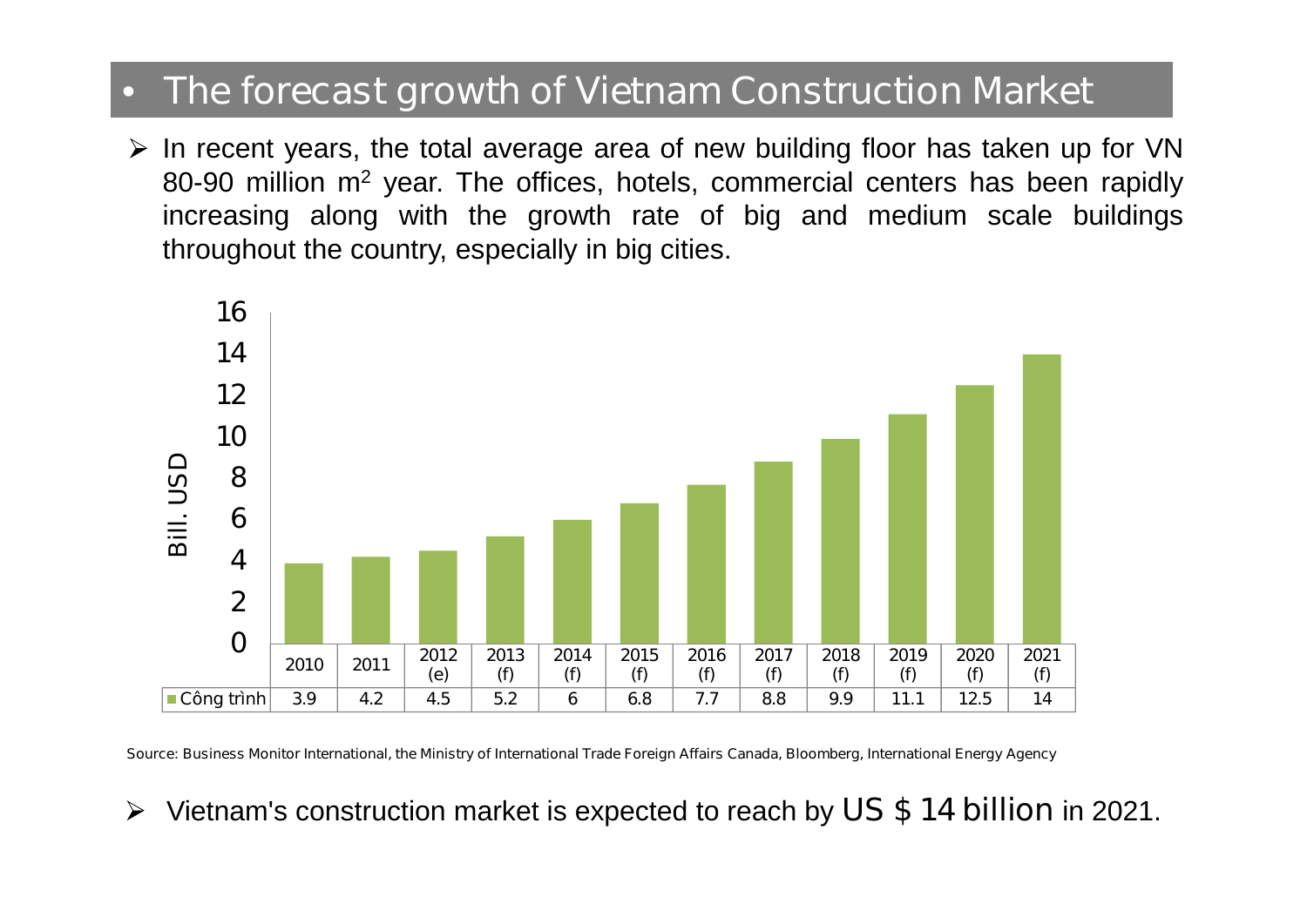### **ENERGY EFFICIENCY- GREEN BUILDING**

#### **POLICY ON ENERGY EFFICIENCY BUILDING**

In 2013, Building Code (**QC 09/2013- BXD)** was issued and enforced in Viet Nam, the code are for building envelope, ventilation and air conditioning, lighting, escalators and elevators, electric power consumption and service water heating system.

Last year 2017, the **QC 09/2013- BXD** was revised with higher performances for ventilation and air conditioning, lighting and water heating system such as COP (AC, Chile, heat pump, heat water system and lighting system), the revised version, namely, **QC 09/2017- BXD.**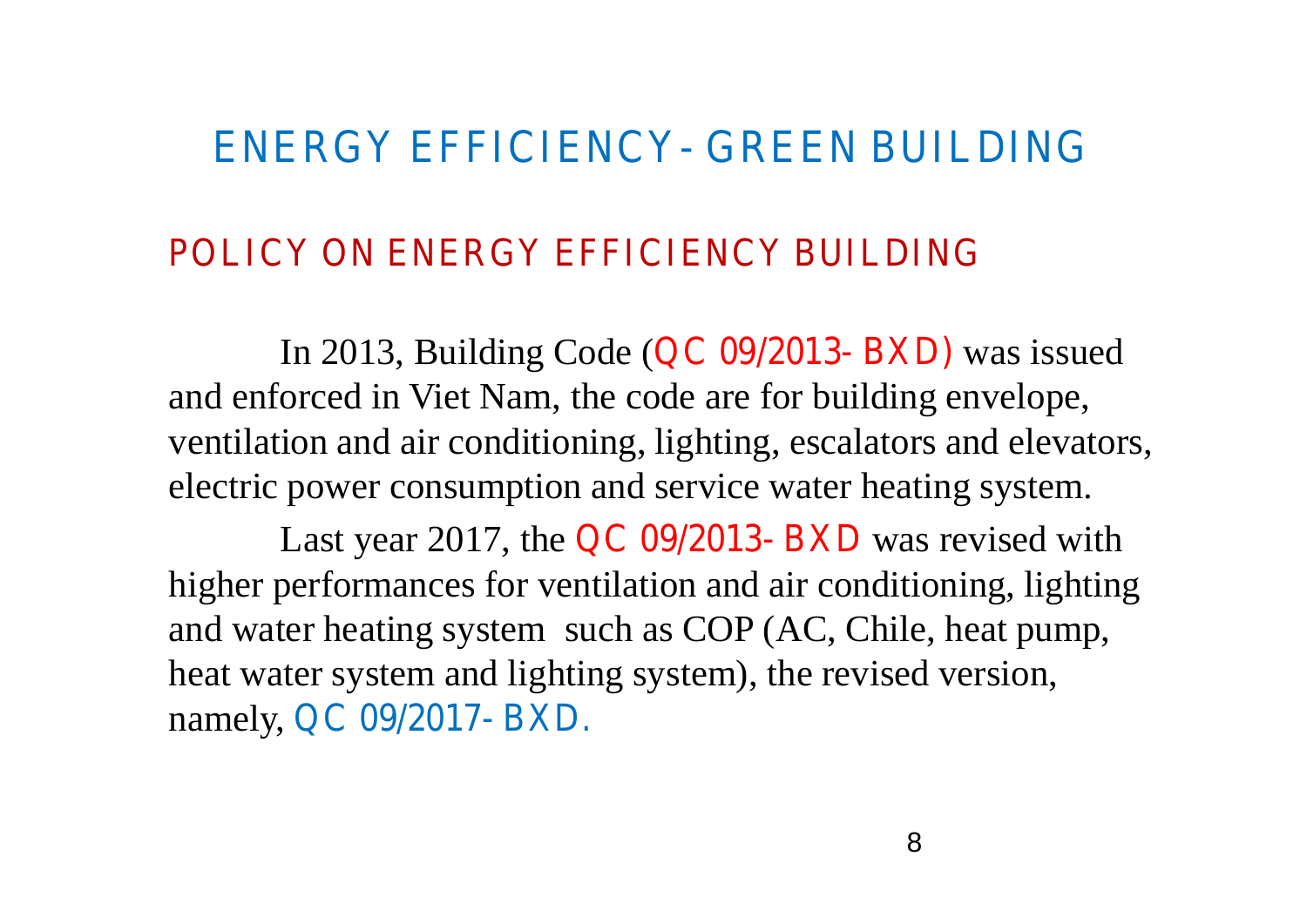### **ENERGY EFFICIENCY- GREEN BUILDING**

# **POLICY ON GREEN BUILDING**

Now, the policy is understudying based on criterias:

- 1. Efficiency in Design and Structure;
- 2. Energy efficiency of building;
- 3. Water effect;
- 4. Embodied Energy of Materials;
- 5. Quality of the indoor environment.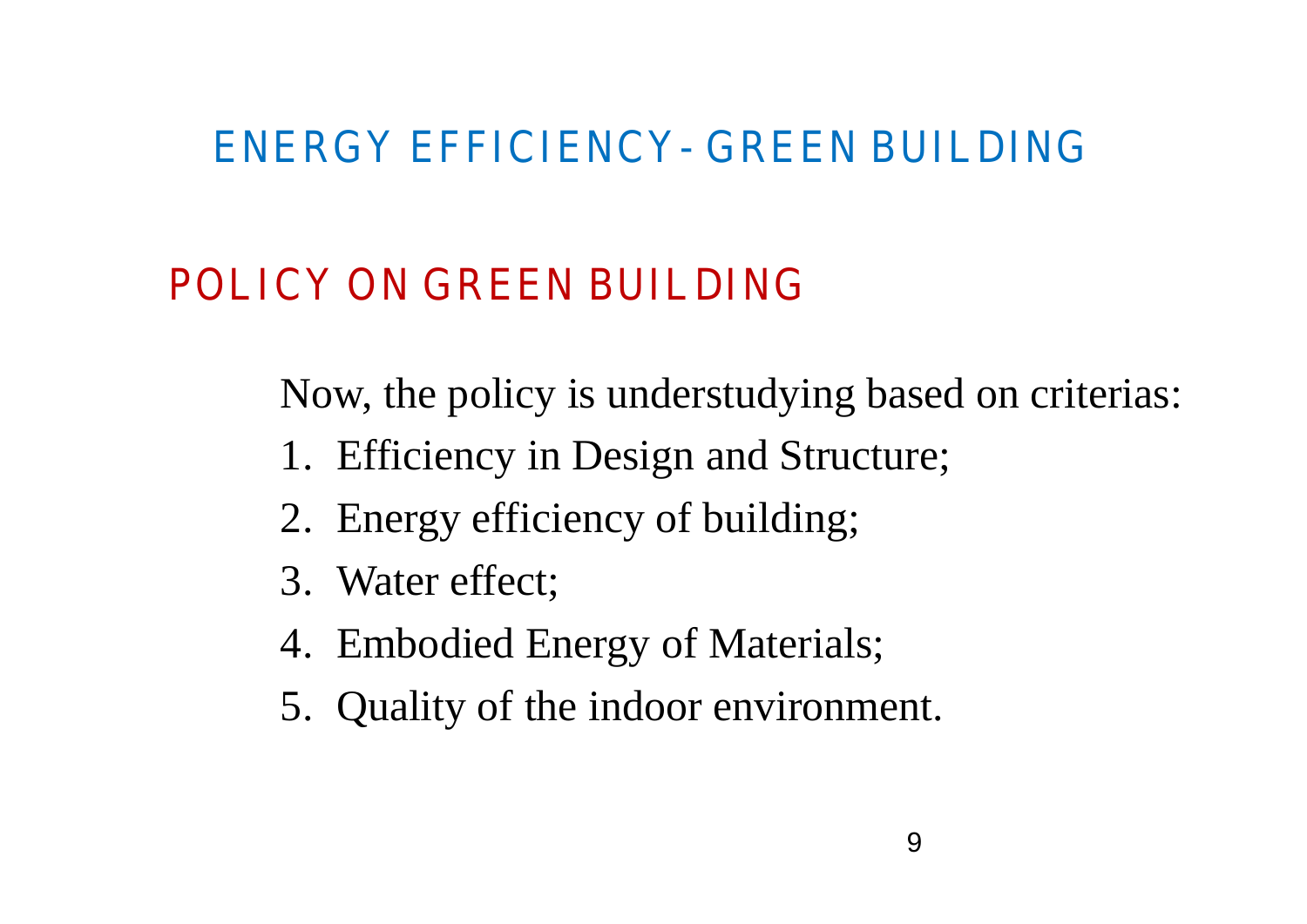# **ENERGY EFFICIENCY - GREEN BUILDING**

### **GREEN BUILDING AWARDS**

In 2010, The LOTUS was introduced as a voluntary rating tool by the Vietnam Green Building Council (VGBC)



The aim of LOTUS is to guide the local construction industry towards energy efficiency, and to promote environmentally friendly practices. The rating system applies to three building types namely LOTUS Non-Residential, LOTUS Residential and LOTUS Buildings in Operation to accommodate for various building types.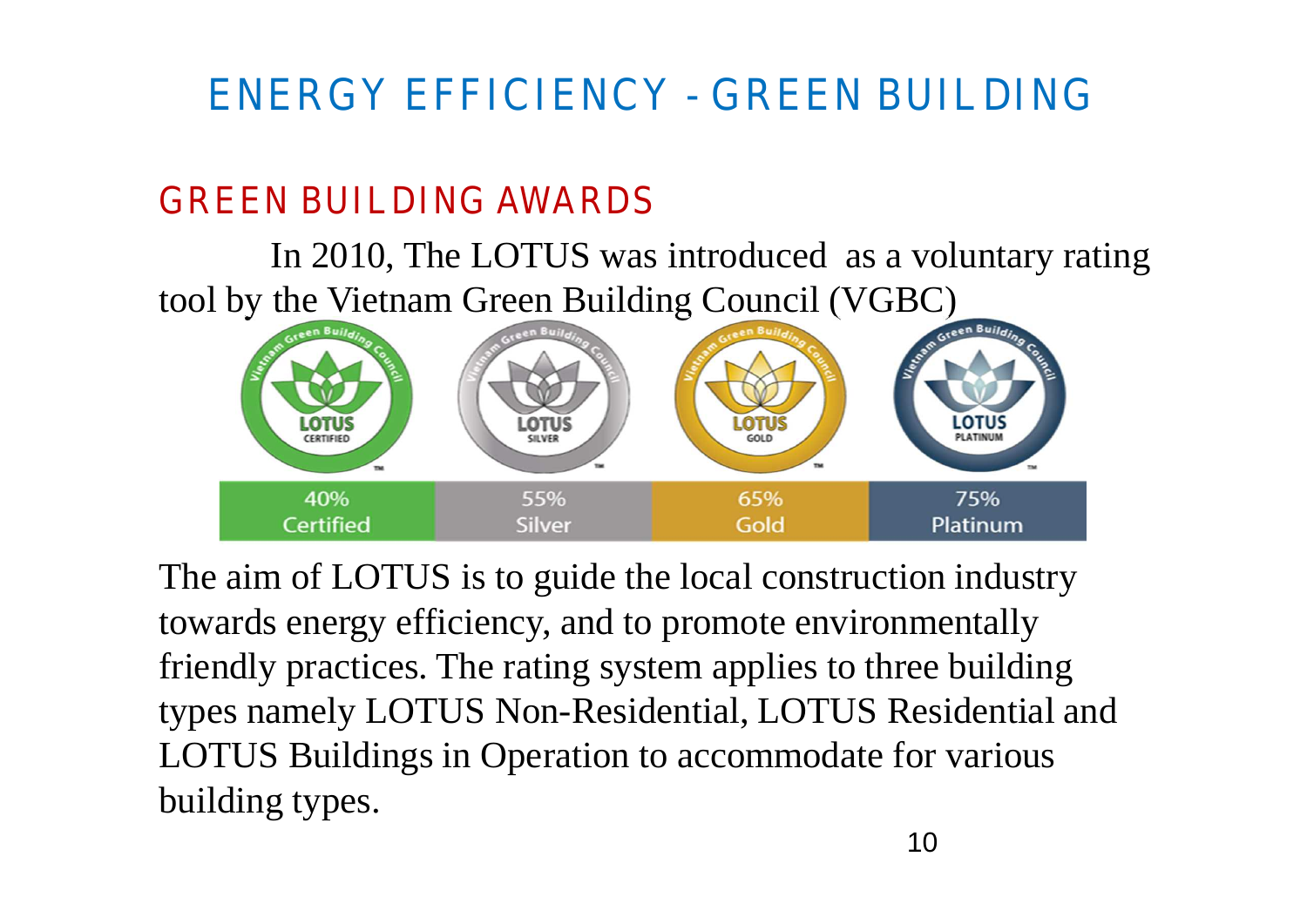### **ENERGY EFFICIENCY - GREEN BUILDING**

#### **LOTUS CERTIFICATES IN VIET NAM**

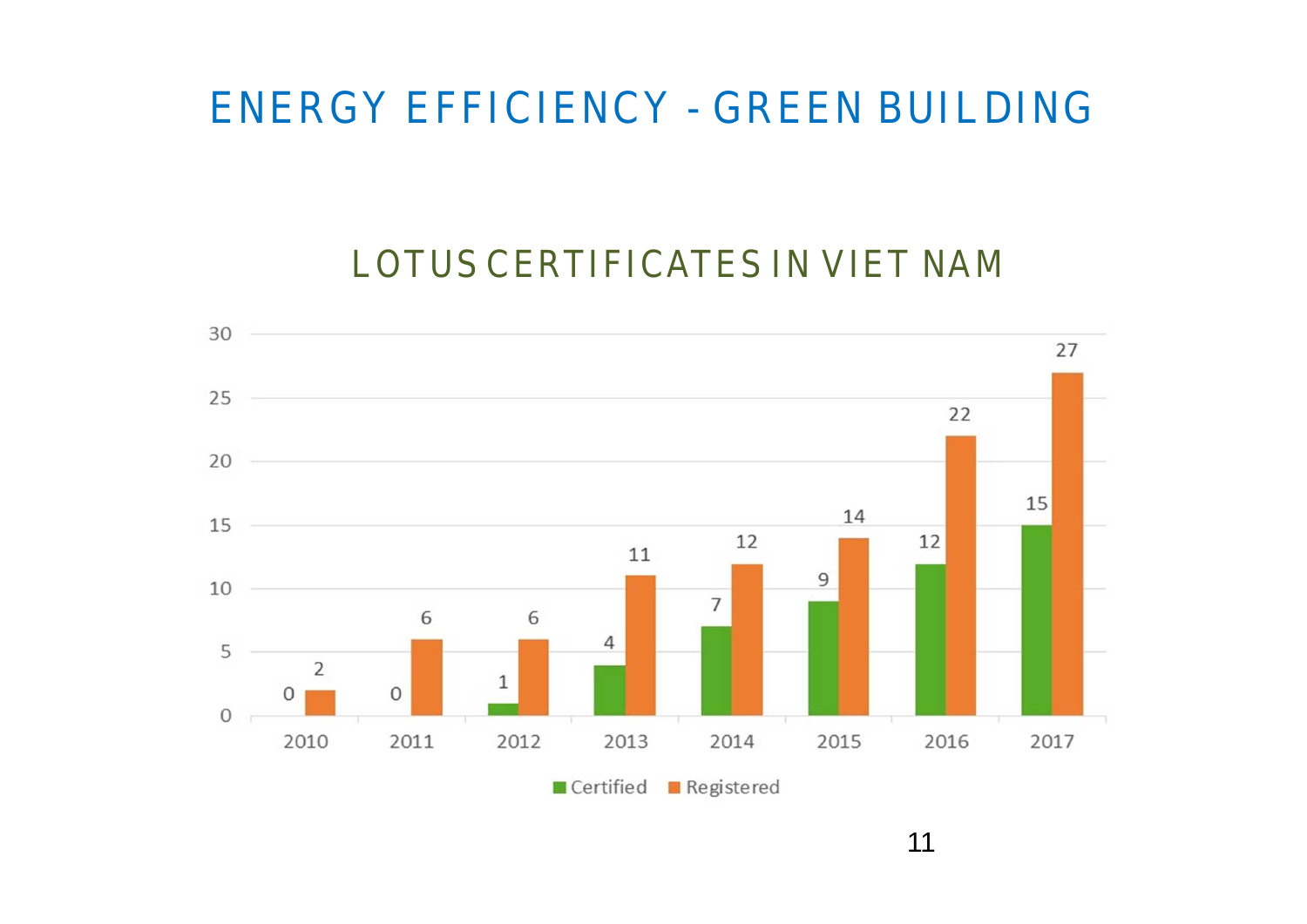# **FUTURE PLANS**

1. …. 2. …